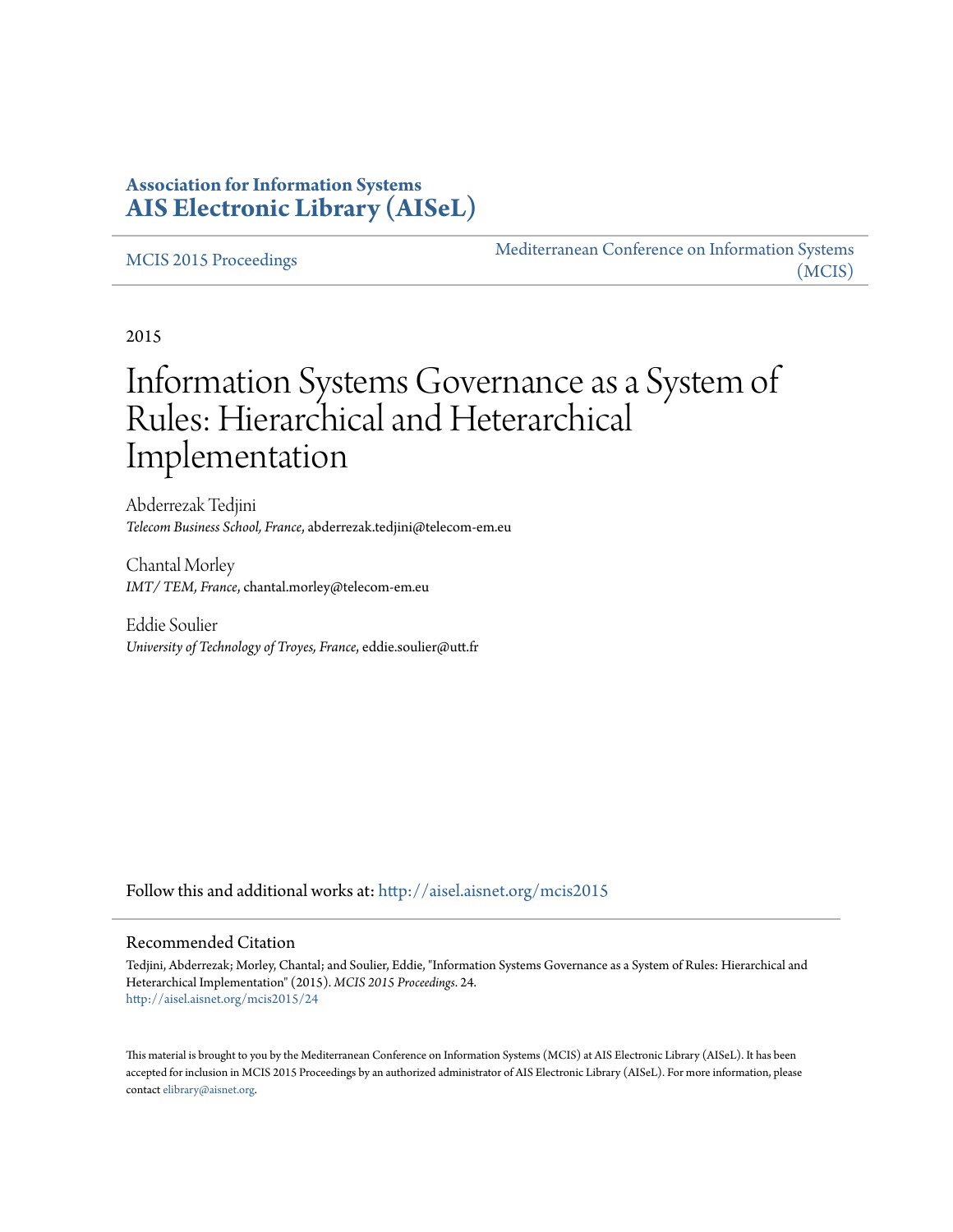# **INFORMATION SYSTEMS GOVERNANCE AS A SYSTEM OF RULES: HIERARCHICAL AND HETERARCHICAL IMPLEMENTATION**

*Research in Progress* 

Tedjini, Abderrezak, Telecom Business School, Evry, France, abderrezak.tedjini@telecomem.eu

Morley, Chantal, Telecom Business School, Evry, France, chantal.morley@telecom-em.eu

Soulier, Eddie, University of Technology of Troyes, Troyes, France, eddie.soulier@utt.fr

# **Abstract**

*Information Systems Governance (ISG) can be defined as a set of rules allowing executives and skateholders to determine how they will decide on the Information System management. The first objective of this paper is to propose a set of meta-rules addressing different aspects of ISG, which are instantiated in each company setting. The second objective is to propose two constrasting models of ISG, which instantiate differently the set of rules. Conventional view of ISG includes hierarchical and centralized control with little flexibility to support rapidly changing organizations. Heterarchical forms are more and more frequently observed in ISG practices (agility, transversality, decentralization…). However, if uncontrolled, heterarchy can lead to the emergence of anarchic phenomena, such as instability, increased conflicts, and waste of resources. Approaching ISG through rules implementation can help controlling heterarchical forms. In the first part of our paper, we describe an ISG as a set of the rules, based on Elinor Ostrom's work and her IAD (Institutional Analysis and Development) framework. In a second part, we develop each type of rule first according to a hierarchical view, then to a heterarchical one. Beyond theoretical contribution, the proposed set of rules can help CIOs involved in improving ISG. It can also be used to make an organizational analysis of heterarchical practices of a company's ISG.*

*Keywords: Heterarchy, system of rules, Information Systems Governance (ISG), hierarchy, IAD framework.*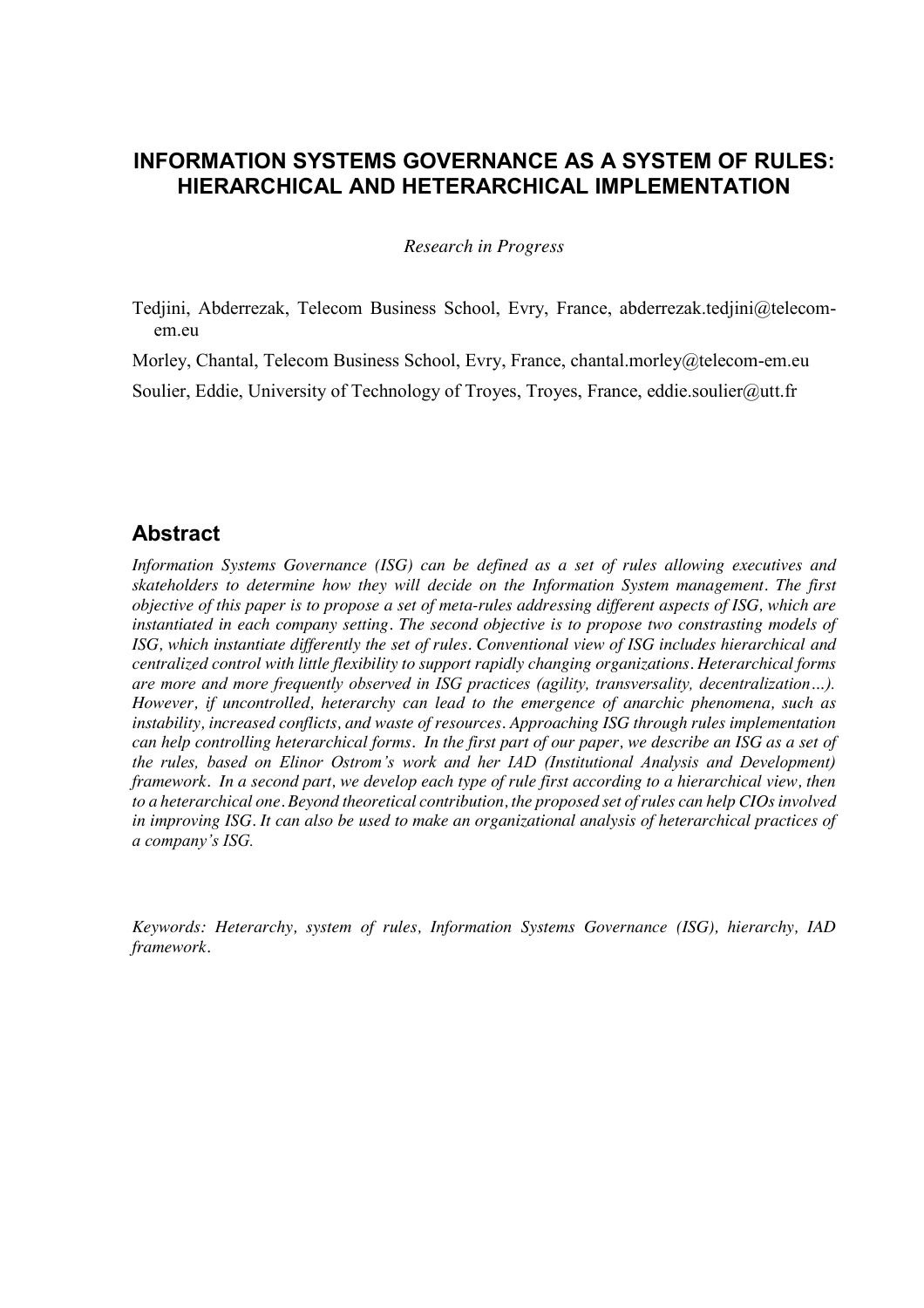# **1 Introduction**

-

According to (Reix, 2004), an information system is " *an organized set of resources: hardware, software, personnel, data, procedures ... to acquire, process, store information (data, text, images, sounds, etc.) within and among organizations*". Those resources generally constitute a strategic asset for the company, and they have to be managed. Information System Governance (ISG) relates to how IS resources are managed. It is considered a business imperative for bringing value of information technology. Weill (2004) defines ISG by stressing on decision: ISG is a management process for controlling decisions and the underlying risks. It describes the distribution of IS decision-making rights and responsibilities. Such a management process is usually based on best practices (Jacobson, 2009), and connected to strategic alignment. From a professional point of view (Cigref, 2002, p.11), ISG is "*the combination of steering, which ensure that today's decisions properly prepare for tomorrow, and control*". Cornu-Emieux and al (2009, p.13) consider governance as "*a set of rules and methods to rationally control the information system adequacy with company's objectives and resources*". Thus, we can be consider ISG as a set of rules that allow executives and skateholders to determine how they will decide together, how they will run actions and strategy, and how they will monitor and evaluate them. In practice ISG is often confronted with issues concerning authority, role assignment, information and knowledge sharing, coordination, decisions. The first objective of this paper is to propose a set of metarules addressing different aspects of ISG, which are instantiated in each company setting. The second objective is to propose two constrasting models of ISG, which instantiate differently the set of rules. Conventional view of ISG includes hierarchical and centralized control with little flexibility to support rapidly changing organizations. In order to deal with organizational transformations, Chief Information Officers often face complexities and challenges: rapidly changing environment, rigid and slow procedures, growing demand for agile practices… ISG hierarchical model does not resolve those issues because reactivity is not a key concern. Heterarchy could provide an answer to current challenges. This concept refers to polycentrism, partial autonomy, local control, limited centralization, collaboration, transversality, and temporary organizations. A heterarchical system differs from a hierarchical one because it favors decentralization, interrelation and cooperation among members rather than a centralized operation based on a top-down structure. A heterarchy is defined as a polycentric organization, that is to say that more entities (at the same level or at different levels) have a selfregulating, which leads to phenomena of emergence. Some heterarchical forms can already be seen in information systems department practices: project mode, collaborative work<sup>1</sup>, cross-functional management, collective decision-making, overlapping entities and interactions with multiple links between members. However, if uncontrolled, heterarchy can lead to the emergence of anarchic phenomena, such as instability, increased conflicts, and waste of resources. Approaching ISG through rules implementation can help controlling heterarchical forms.

In the first part of our paper, we describe an ISG as a set of the rules. In a second part, we develop each type of rule first according to a hierarchical view and then to a heterarchical one.

 $<sup>1</sup>$  According to the Gartner Group, collaboration is placed higher in the priorities of French CIOs in 2014 compared to their</sup> international counterparts.http://pro.01net.com/editorial/611860/les-dsi-conscients-des-defis-numeriques-qui-les-attendentmais-mal-prepares/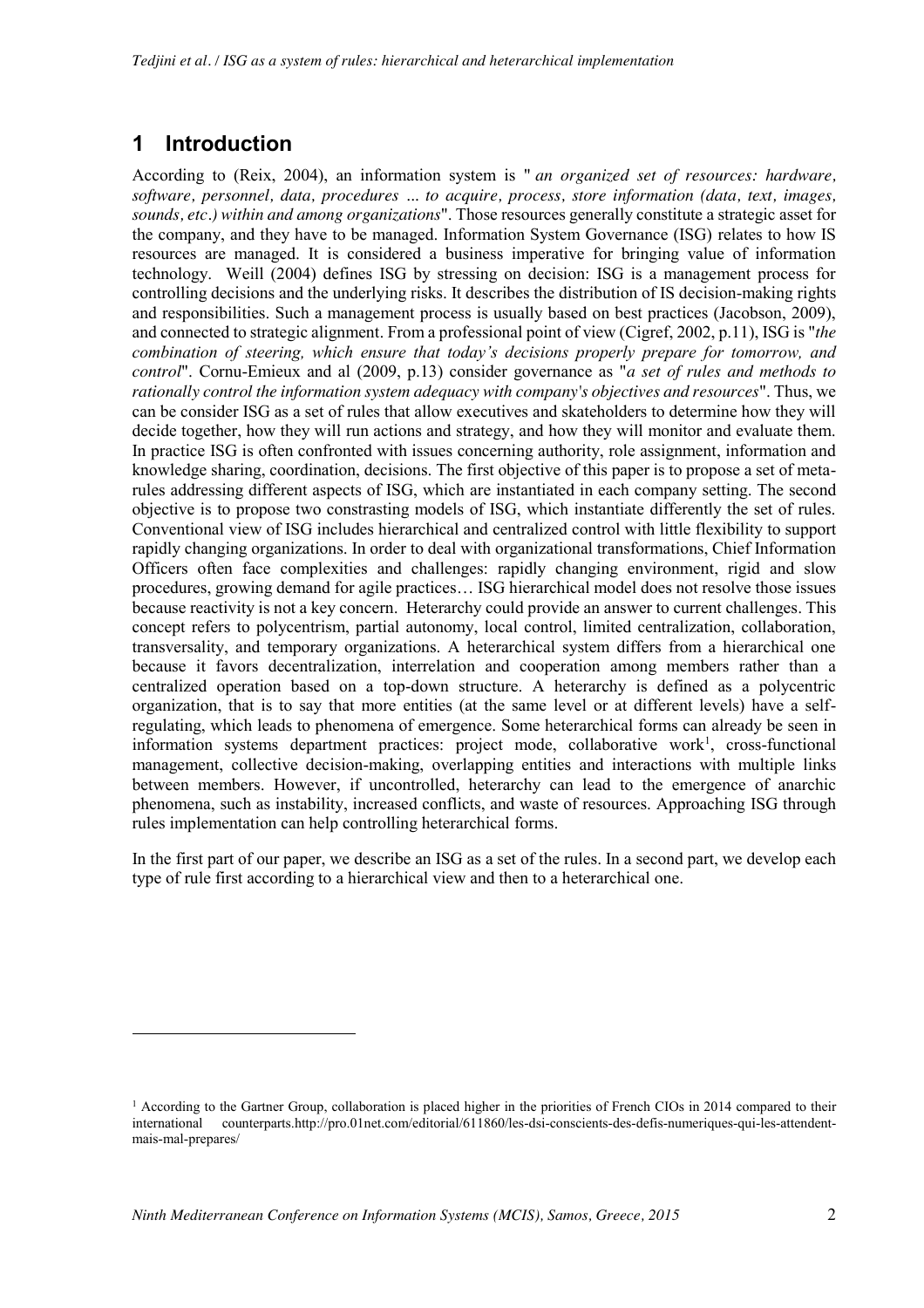# **2 INFORMATION SYSTEM GOVERNANCE AS A SYSTEM OF RULES**

The social regulation theory has been developed by French sociologist Jean-Daniel Reynaud since the 1970s. It is based on the concept of "*rule*". Reynaud (1997) tries to understand how rules can sustain social group and collective action. Negotiation and rules are central to social relations. They help understanding current debates and stakes in our society (De Terssac, 2012).

According to Reynaud (1997), "*a rule is an organizing principle. It can take the form of an injunction or prohibition to strictly determine a behavior. Most often it is an action guide, a yardstick for judging, and a model for action. It introduces meanings, partitions, and links in the symbolic world*."(p.4). One often speaks of "rule of a game", which is a set of principles governing how a game should progress. It sets how we should play while conforming to these rules and requirements. The interdependence of rules constantly interacting, which is part of the concept of a rule system, is of major interest for us. To implement an ISG means setting operating rules. A system of rules includes several types of rules, both autonomous and interacting with others. They apply to "*collective action, as the main object of management science*" (Teulier and Lorino, 2005).

A major contribution to rules system in connection with organization of collective action is that of Elinor Ostrom's (Ostrom, 1990; Polski and Ostrom 1999; Crawford and Ostrom, 2005). Her theoretical framework represented by the IAD (Institutional Analysis and Development)<sup>2</sup> model "is used as an analytical framework for the analysis in cases where management is shared. Her analysis focuses on a conceptual unit, called "*Action Arena*", where actors interact in social situations called "*status share*" (see Fig.1). In such an arena, participants interact, exchange goods and services, solve problems, dominate or fight in (Ostrom, 2005). Several external factors, called "*exogenous variables*", affect interactions and outcomes.



*Figure1. The IAD Framework model (Ostrom, 2005)*

1

Changing the rules which guide the action situations in an arena can help changing the system. Rules are often identified by the actors themselves as the main vector of change. Most often, actors involved in conflict solving consider that establishing new rules is a priority.

Recent research in information systems use the model IAD (Tenenberg, 2008), sometimes concerning agile practices (Montgomery, 2014). Elinor Ostrom has defined a set of rules that we have adapted for

<sup>2</sup> It is described more explicitly in the work of Ostrom "Rules, Game and Common-Pool Resources" (Ostrom and al. (1994). This model is the IAD collective result of many diverse social scientists who participated in the Workshop in Political Theory and Policy Analysis in the past 25 years (Polski and Ostrom, 1999).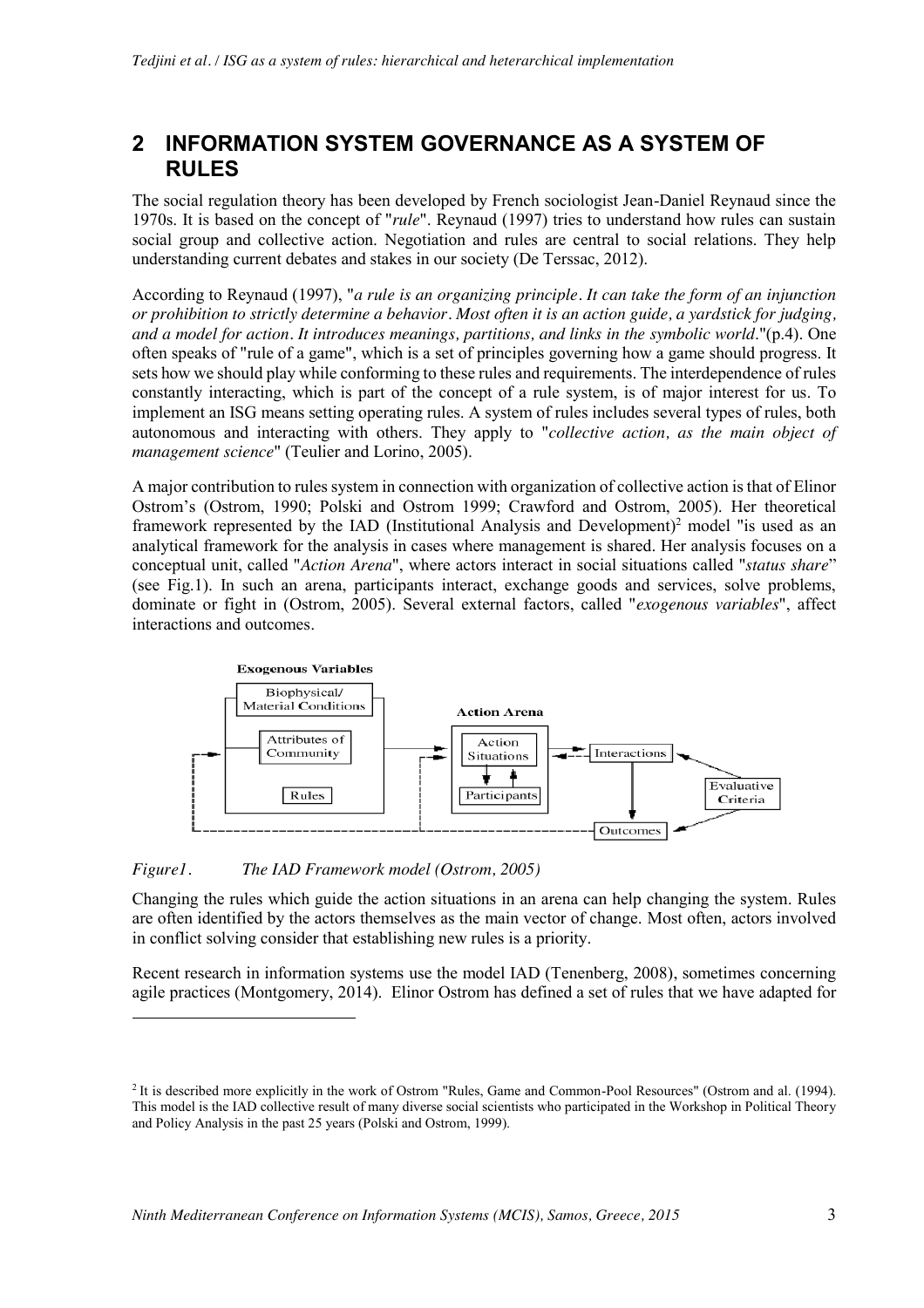describing an ISG at a meta-level. We have added rules related to coordination and rules related decisions. Our framework includes nine types of rules: R1 to R9. We will give a brief definition of each of them.

### **2.1 Position rules, R1**

Position rules specify which positions, in a given situation of action, may be taken by each category of actors. They help define the actions associated with a given position. To identify the form taken by R1 in a particular context, one should ask: what are the roles of different actors in this situation?

### **2.2 Boundary rules, R2**

Boundary rules specify how actors should be chosen to enter a given role. They help define which actor may participate in the given action situation. To identify the form taken by R2 in a particular context, one should ask for each role: which participants can access the role?

### **2.3 Authority rules, R3**

Authority rules specify the extent of each player's power of control. They provide information on each participant's level of control on action in a particular situation. They specify what a participant in a given position, may, should, or should not do within a decision process. To identify the form taken by R3 in a particular context, one should ask: Which activities are allowed to the participants, and how these activities affect the outcomes of the process? What is each participant's level of control on the process?

### **2.4 Information and knowledge rules, R4**

Information and knowledge rules specify channels of communication between stakeholders, and which information and knowledge may, should, or should not be shared. To identify the form taken by R4 in a particular context, one should ask: which information and knowledge on the situation of the action is available to participants? How information and knowledge are distributed?

# **2.5 Coordination rules, R5**

Coordination rules specify how between actors and units coordinate. To identify the form taken by R5 in a particular context, one should ask: which are methods and mechanisms for coordination? How can collective action be coordinated to achieve tasks? How does one assume coordination?

#### **2.6 Decision rules, R6**

Decision rules specify what decisions are assigned to a player in a given position. They provide information on how the action is organized at different nodes of a decision tree. To identify the form taken by R6 in a particular context, one should ask for each situation of action: who decides on what?

#### **2.7 Aggregation rules, R7**

Aggregation rules define how the decisions of actors to a node should be connected to intermediate or final results. They refer to generic forms of decision, for example, according to a majority rule or unanimous rule.

#### **2.8 Scope rules, R8**

Scope rules define how the actors' behavior affect expected outcomes and by what extent. Will there be room for the initiative? Or should actors comply with the rules? To identify the form taken by R8 in a particular context, one should ask for each situation of action: what autonomy and initiative are left to actors?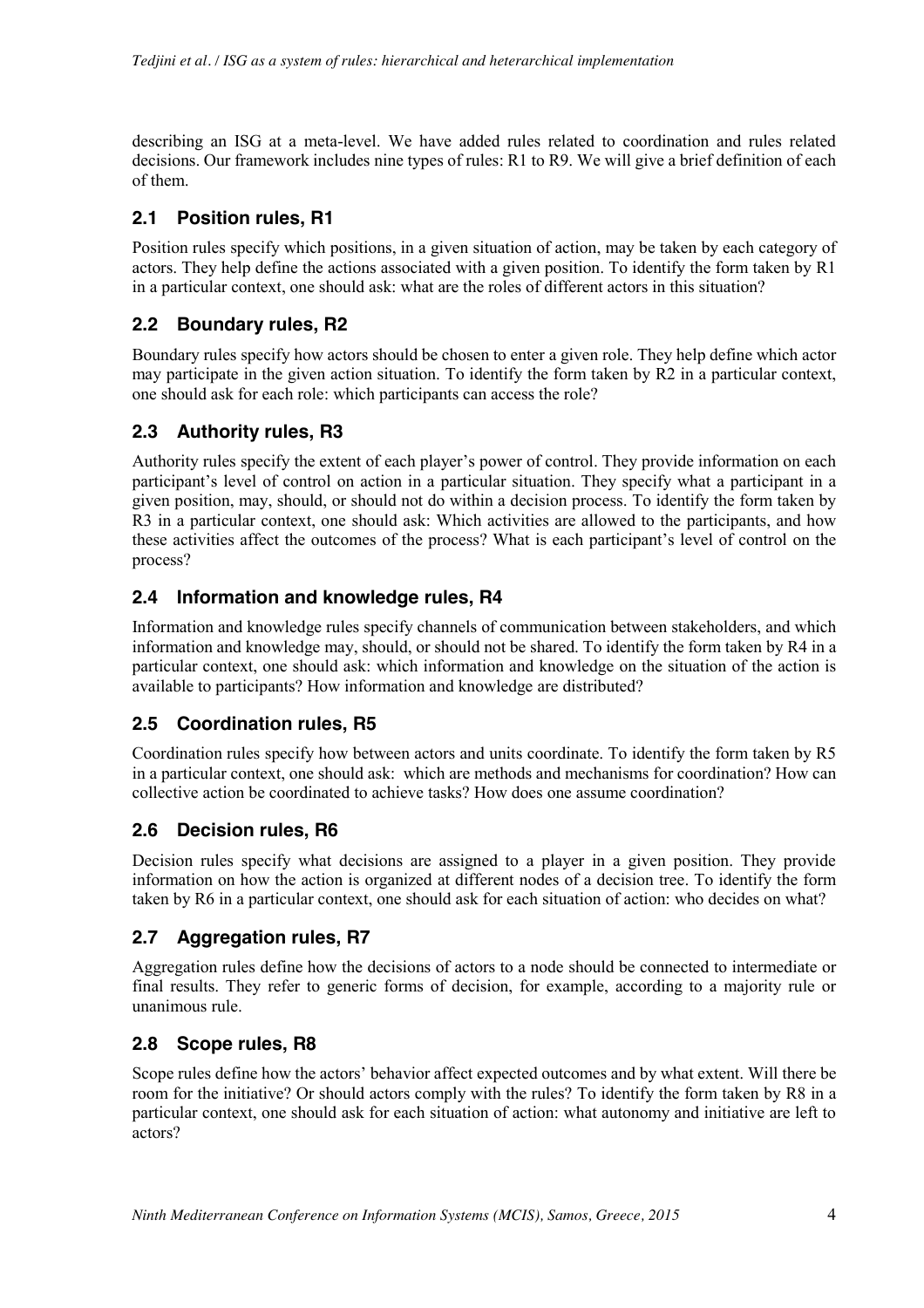# **2.9 Payoff rules, R9**

Payoff rules specify how rewards should be distributed to players, based on their actions and results. To identify the form taken by R9 in a particular context, one should ask for each situation of action: what can players committed to action and results, expect in return?

# **3 HIERARCHICAL GOVERNANCE VERSUS HETERARCHICAL GOVERNANCE**

Minzoni (2010) identifies two contrasting views on governance: hierarchical and heterarchical. The first one is grounded on collective mistrust and desire for control; main answers are frameworks and procedures to mitigate risks. The second one is a kind of utopia, where long-term social cohesion is achieved through multipolar co-controlling. The two governance regimes can be fully apprehended for ISG using our set of rules. For each type of rule, we will give two versions, hierarchical and heterarchical, with examples.

# **3.1 The position rules, R1**

#### **3.1.1 Hierarchical implementation**

In a hierarchical variation, each player has an initial position or predefined role on a static chart, at a given hierarchical level, associated with defined responsibilities, and is obviously qualified. For example, a MIS organization can draw a clear hierarchical distinction between "senior developers" and other "junior developers", which are both classified under "software engineering engineer" on the organizational chart.

#### **3.1.2 Heterarchical implementation**

In a heterarchical vision, there is a kind of equality between roles, and sometimes roles are redistributed. For example in the "*open source*" community, there is a principle of egalitarian roles. Software modules are "*free*" or open source, and each actor can copy, transform, combine them, and then share the results with otehers, for advancing a collective project (eg linux<sup>3</sup>, wikispeed<sup>4</sup>).

# **3.2 The boundary rules, R2**

#### **3.2.1 Hierarchical implementation**

In a hierarchical variation, the access rule to the role is almost fixed, linked to a stable skill. It is used at one level and can not be exploited optimally at other levels. Therefore, skill is chosen only once, for a fixed role and housed in a single hierarchical level. For example, in a department "*purchases*" a lawyer is responsible for drafting legal clauses of specifications and can not be assigned to another department. Thus, in a hierarchical view skill is linked to the role and level uniqueness.

#### **3.2.2 Heterarchical implementation**

1

In a heterarchical variation, actors are chosen first of all with regard to their ownership of capacity (capacity for innovation, autonomy, etc.) or skill. This criterion is a decisive element for the

<sup>&</sup>lt;sup>3</sup> Linux is a UNIX-type operating system, its main peculiarity of Linux is to be free software, developed collaboratively and largely volunteer hand by thousands of programmers around the world. https://aful.org/ressources/presentation/linux

<sup>4</sup> WIKISPEED is a United States registered automotive manufacturer and a Washington State, USA, non-profit company with R&D inputs from a global think-tank collaborating using Agile project management and open source licensing (http://wikispeed.org/).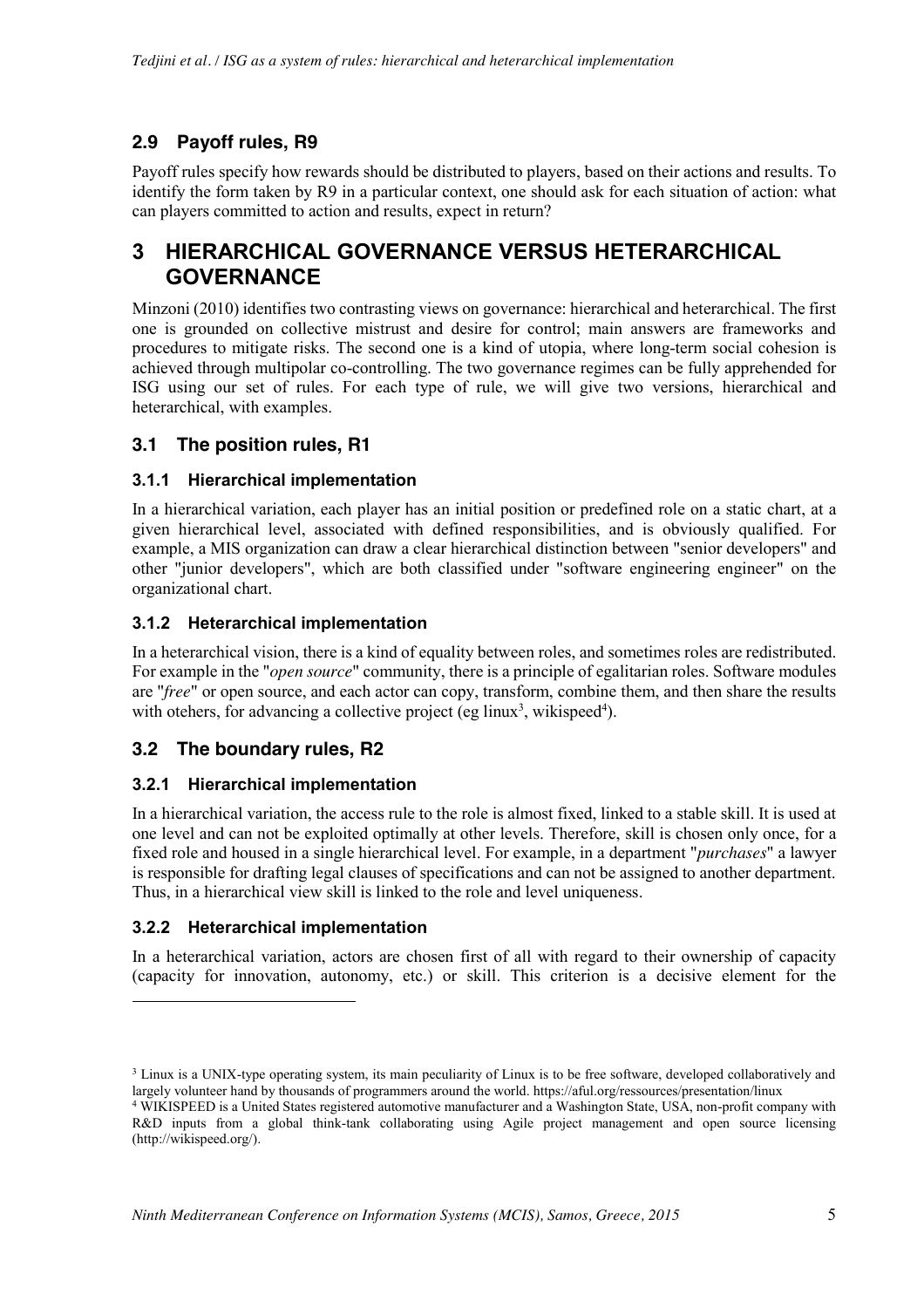establishment of a coherent actor group. Belonging to a hierarchical level intervenes only second. For example, we can find heterarchy in the structure: the division of responsibilities is not purely down (vertical), but can combine geographic, specialized skills, particular local interest.

### **3.3 The authority rules, R3**

#### **3.3.1 Hierarchical implementation**

Because they are in charge, leaders often do not try to demonstrate how sound their strategies are. They are not necessarily wrong because the hierarchical principle does not require taking subordinates' opinion. The only thing that is really important is to convince superiors (Dupagne, 2012). The hierarchical operation generally corresponds to a pyramidal distribution of authority, in which lower levels are subordinated to higher levels. However in hierarchical systems, one can observe decisionmaking process that does not respect the hierarchy.

#### **3.3.2 Heterarchical implementation**

In this vision, individualized authority is not popular because the authority is everyone's business and achieved collectively by all. Indeed, the responsabilities of powers are shared in line with the key skills. According to Aime et al., (2014) "*a power heterarchy within teams as a relational system in which the relative power among team members shifts over time as the resources of specific team members become more relevant (and the resources of other members become less relevant) because of changes in the situation or task* " (p.328). For example (Hedlund, 1986) mention a multinational company (MNC multinational corporation), in which  $R \& D$  center is based in the Netherlands with responsibility for coordinating product development, while a center in Singapore responsible for the Asia market, another center in London is responsible for common purchases across the MNC and the responsibility of the main product is localized in charge of product division in Germany. Unlike a matrix operation, the conflicts must be resolved not by the intervention of a higher authority, but through negotiations.

# **3.4 The information and knowldge rules, R4**

#### **3.4.1 Hierarchical implementation**

-

In hierarchical organizations, information and knowledge are moving to the hierarchy, they are centralized at the top in particular by the decision maker. The withholding of information is shown by Crozier as a source of power (1964). In this vision "the one who holds the information is the one who has the power". Furthermore, knowledge and information are located at each node and are only handled by superiors. If another node needs these resources, it can be accessed only through the hierarchy. This explains the development of individualism spirit: "*I treat information I manage knowledge at my level, to be transferred to my supervisor*". The flow of information<sup>5</sup> generally follows a hierarchical traffic, rather down, where information spreads from superior towards his subordinates. However, communication networks in the business do not always respect the established chart. Indeed, informal communications have always existed. Spontaneous, they have always been a source of information flow in organizations. For example, information about a possible takeover of the company by a competitor can flow quickly into the business and lead to serious consequences for the mobilization and involvement of employees.

<sup>&</sup>lt;sup>5</sup> The flow of information is generally related to the organizational structure of the company.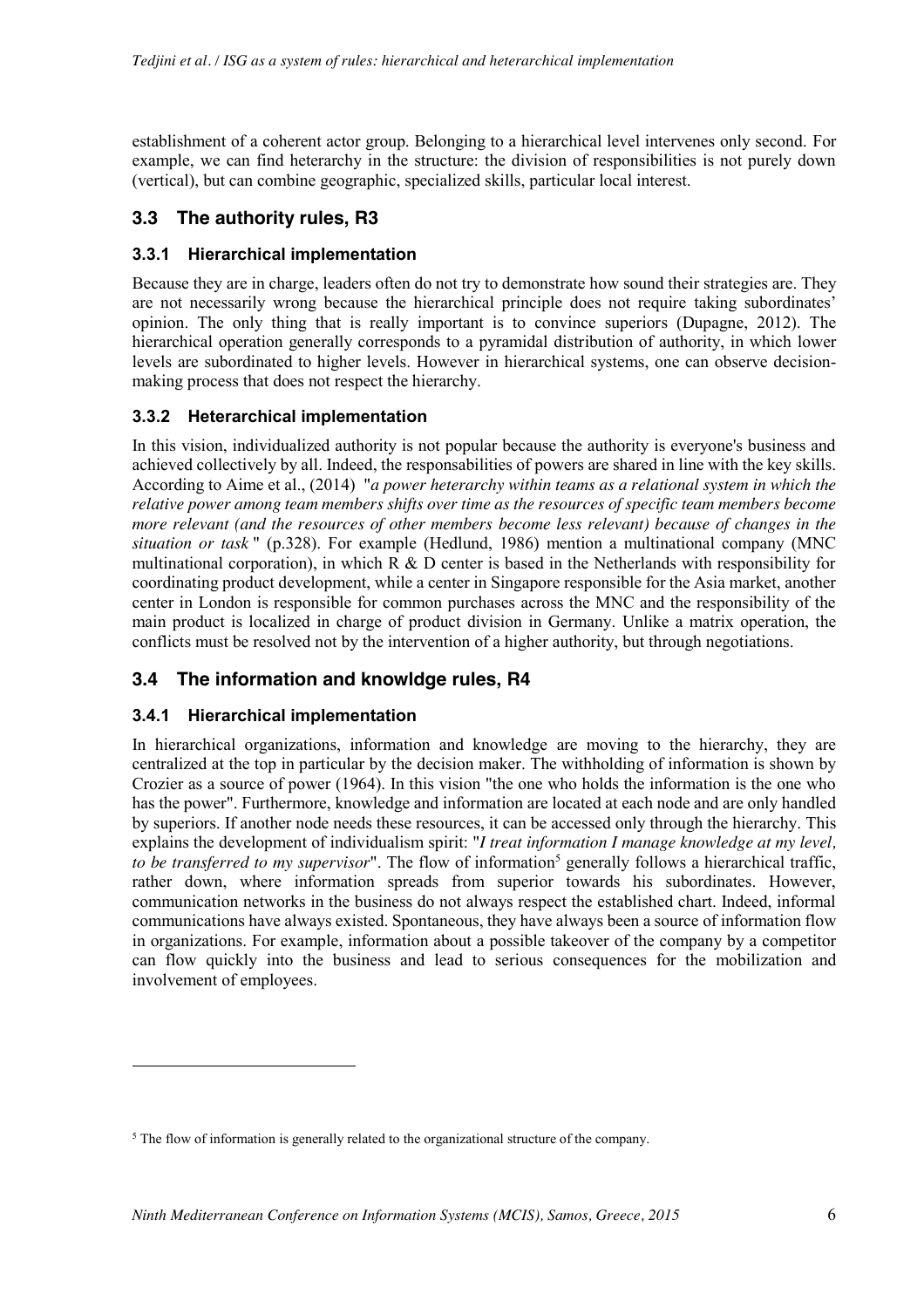#### **3.4.2 Heterarchical implementation**

Today we are in a predominance of Information and Communication Technologies (social networks, big data, collaborative platform, etc) that allow and demand for information and knowledge sharing at multiple scales. This sharing of information and knowledge useful associated with collective action can develop a transparency strategy that in turn calls confidence to collectively solve related problems. For example, according Ertzscheid "*with Twitter, which dominates at first is the aspect heterarchical deep, flat, information that circulates. There is talk of heterarchy from the time when, in an organization, there is no "higher level" [...] Twitter is, prima facie, a heterarchy: editorialisation no, no "higher level*" *of information. So Twitter is literally unreadable, because its nature is precisely to reject "setting an order" or prioritizing. Yet Twitter is read*"6 .

### **3.5 The coordination rules, R5**

#### **3.5.1 Hierarchical implementation**

In a hierarchical implementation, coordination is built by directives or standards following a center of command. It is preset in the vertical static chart, i.e., coordination between the superior and his subordinate is translated by contractor and the execution of the order or the submission of obedience. For example Hedlund (1986) speaks of MNC ethnocentric as an organization in which the parent company alone ensures the coordination and control of subsidiaries. It imposes its rules and its control in all subsidiaries. These are usually run by executives from the parent company.

#### **3.5.2 Heterarchical implementation**

Coordination is the result of an agreement on knowledge, rules and standards that define the interactions between individuals within a perspective of collective action. The question of what grounds the agreement remains a central issue. According to Ostrom, the problem of collective action is based on a type of coordination that allows the voluntary cooperation of individuals, not their submission to decision-making authority as in the case of the "*hierarchical coordination*" (Hubert and al., 2009). This type of coordination will be ensured by multiple means, and interactions between individuals. Indeed, the heterarchical type of coordination process takes the form of a "mutual *adjustment*" *7 , it represents* the weaving of interdependence among individuals, based on egalitarian rules on the principles of collaboration. Individuals assume the coordination of a given collective action. For example, the MNC heterarchical described by Hedlund (1986) is not limited to a single center, and this polycentrism aims at favoring the reactivity and the innovation. New ideas or new products are not created on the initiative and under the control of the parent company, even if the exploitation is then global. Thus, the subsidiary of a country can be the initiator of activities in one area, and then become global coordinator for the development of these activities and at the same time act as a single distributor in other areas.

#### **3.6 The decision rules, R6**

-

#### **3.6.1 Hierarchical implementation**

A hierarchical organization operates with reference to a flowchart ranging responsibilities and powers of each entity. In a given node, each actor is responsible for controlling activities, and can make decisions according to the prerogatives that they are assigned to him, and he should report to his immediate superior of the executed results. Here we are in a posture (the donor orders, on the one hand

<sup>6</sup> Ertzscheid Olivier, "*Twitter: hieratical against the hierarchical*" Affordance.info, ISSN 2260-1856. July 5, 2009.

 $7$  This means that coordination between the tasks is ensured through informal communication between individuals (Mintzberg, 1983).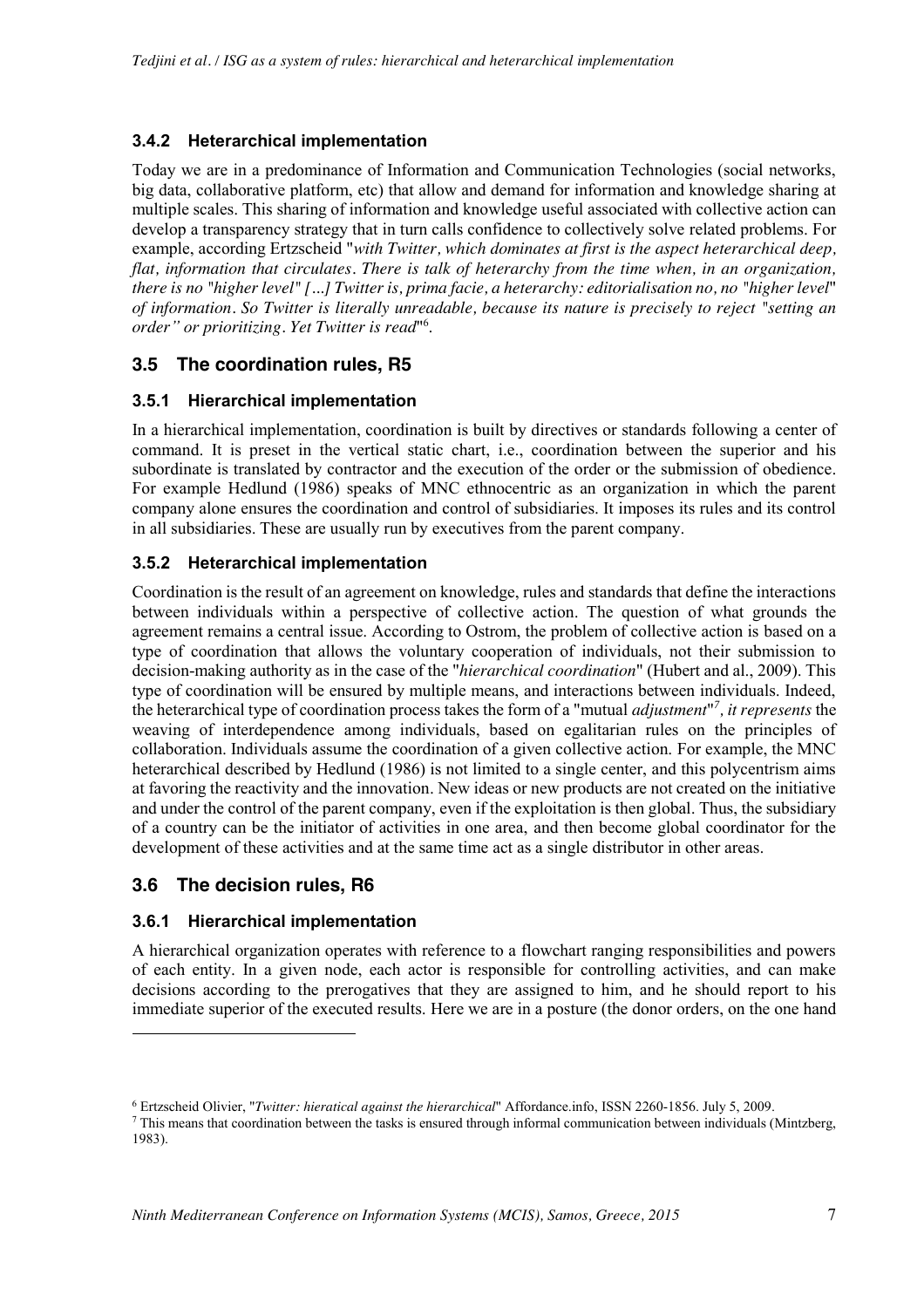and on the other hand, the execution of the order relying on submission or obedience). In fact, decisions are taken by the supervisor at each level of the structure. The leader, whatever his level, by definition, is responsible for the decision. He is supposed to be the best suited to make decisions, that's why he was appointed. This method of decision-making can be described as "lonely" because "performers" are not consulted. In brief, the leader decides, but is not responsible yet, it is the hierarchy which carries in fine all the responsibility, and the subordinates execute (Delstanche, 2014).

#### **3.6.2 Heterarchical implementation**

The concept of delegation of responsibility is very important. The delegation is led by a rational mechanism, "*the principle of subsidiarity*", which guarantees a careful and precise choice of expertise in this area, and encourages operation in a standalone mode at all levels of the organization. For example, in the case studies conducted by (Morley and Bia-Figueiredo, 2013), one project leaders when confronted with a complex specification to treat, requiring it to be distributed among several employees, especially working with a collaborator he calls "*referent*", privileged according to the criterion of trust. Here, the designation of the referent is not related to his position, but rather to trust. Thus, all the actors have side responsibilities themselves to solve simple problems or complex and take appropriate decisions. The empowerment process<sup>8</sup> expands on multiple levels.

#### **3.7 The aggregation rules, R7**

#### **3.7.1 Hierarchical implementation**

In a hierarchical vision, sense of decision is always downward. The decision is made by one person. Wee are close to the image of "*brain of the firm*". Indeed, decisions are linked to hierarchical positions. Decisions are limited to certain categories of people (managers, etc.). Decision making is realized at high levels of the hierarchy and the base executes the tasks without participating in the decision making process. This type of structure includes all mass production companies, such as line production of the automotive industry (Briol, 2008, p.53).

#### **3.7.2 Heterarchical implementation**

-

A heterarchical variation is close to the image of the "*firm as a brain*", where each actor can be considered a manager and make decisions. Heterarchy is seen as a self-organizing management system: "*In self-organizing managerial system, each participant est aussi a manager of this system. Such a system has s'intitule "heterarchy" (hetero: other and archein: to rule), for at Any Time May it be one of your neighbors who is making the decision, you did Reviews another, as the neighbor of others*" (Von Foerster, 1984, p.8). A proper decision mechanism is "*concertation*". A US study (Beierle and Cayford, 2002) based on 239 cases since 1970, gives the following results: dialogue has changed or has helped change final decision in 58% of cases; consultation processes have resolved the conflicts in 61% of cases; they have increased confidence in the agency who led the dialogue in 45% of cases; they increased the understanding of the subject by participating in 77% of cases.

<sup>&</sup>lt;sup>8</sup> The process by which a person or a social group acquires control means which enable it to raise awareness, strengthen their potential and transform in the perspective of development, improving living conditions and environment. http://www.oqlf.gouv.qc.ca/ressources/bibliotheque/officialisation/terminologique/fiches/1298948.html.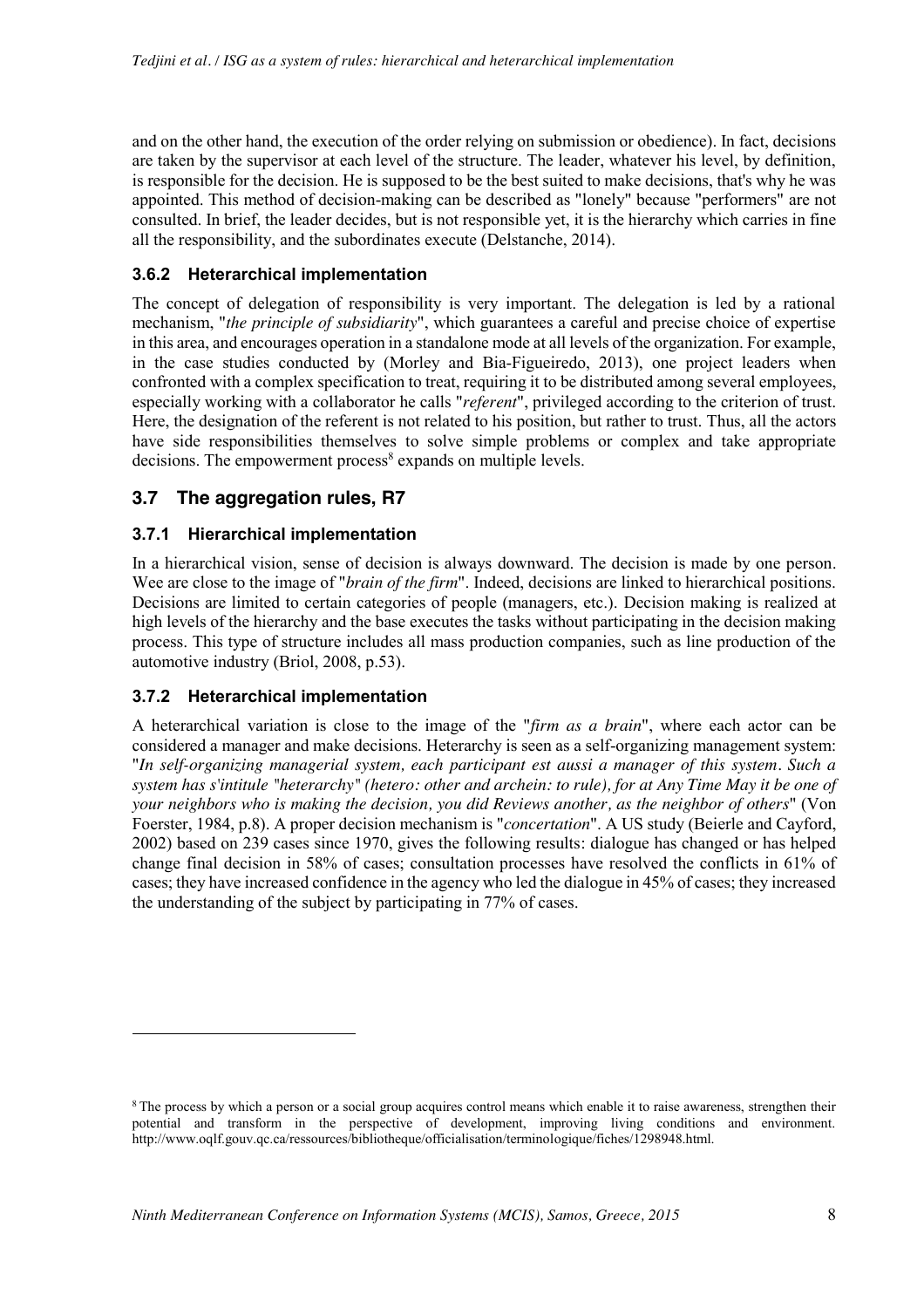# **3.8 The scope rules, R8**

#### **3.8.1 Hierarchical implementation**

In a hierarchical implementation actors have strong propensity to the respect of rules and standards and sometimes without making enough efforts initiative. This develops heteronomy actors in multi levels.

#### **3.8.2 Heterarchical implementation**

*The expected outcome requires strong reactivity between actors and more agility and independence in problem solving, conflict of explanation and reconciliation of decisions of the place and time. Confidence and increase transparency grows up within the organization. For example, the comparative study between Japanese and US companies made by William Ouchi in the 1980s revealed that Japanese companies success secrets based on the mastery of the concept of heterarchy: "In the early 1980's, the best business in the world were organisms to be found in Japan and, soon I discovered the secret of their success was their mastery of heterarchy". He showed that Japanese companies are characterized by the following: collective decision making, collective responsibility, informal and implicit control procedures, lifetime employment9, and evaluations promotions and slow, not specialized careers, global interest. By cons, US companies are characterized by: individual decisions making, individual responsibility, formal and explicit control procedures, short-term employment, rapid assessments and promotions, specialized careers limited interest (Ouchi, 1981).*

#### **3.9 The payoff rules, R9**

1

#### **3.9.1 Hierarchical implementation**

In a hierarchical implementation, reward systems are classic or obsolete based on extrinsic motivators (carrot and stick).

#### **3.9.2 Heterarchical implementation**

The establishment of an incentive system within the group results in optimizing the success criteria, and developing strong participation and commitment within the organization.

<sup>9</sup> Workers who have the status of "permanent employee" become members of the "community" that constitutes the company that hired them. They have a "job-based membership". This form of employment is very different from that which exists in other countries, namely the "employment-based workstation", where the tasks, the number of hours and the workplace are generally limited. In the Japanese employment system based on membership, employees do not have the right to refuse to perform tasks, work overtime or changing workplace (Hamaguchi, 2013).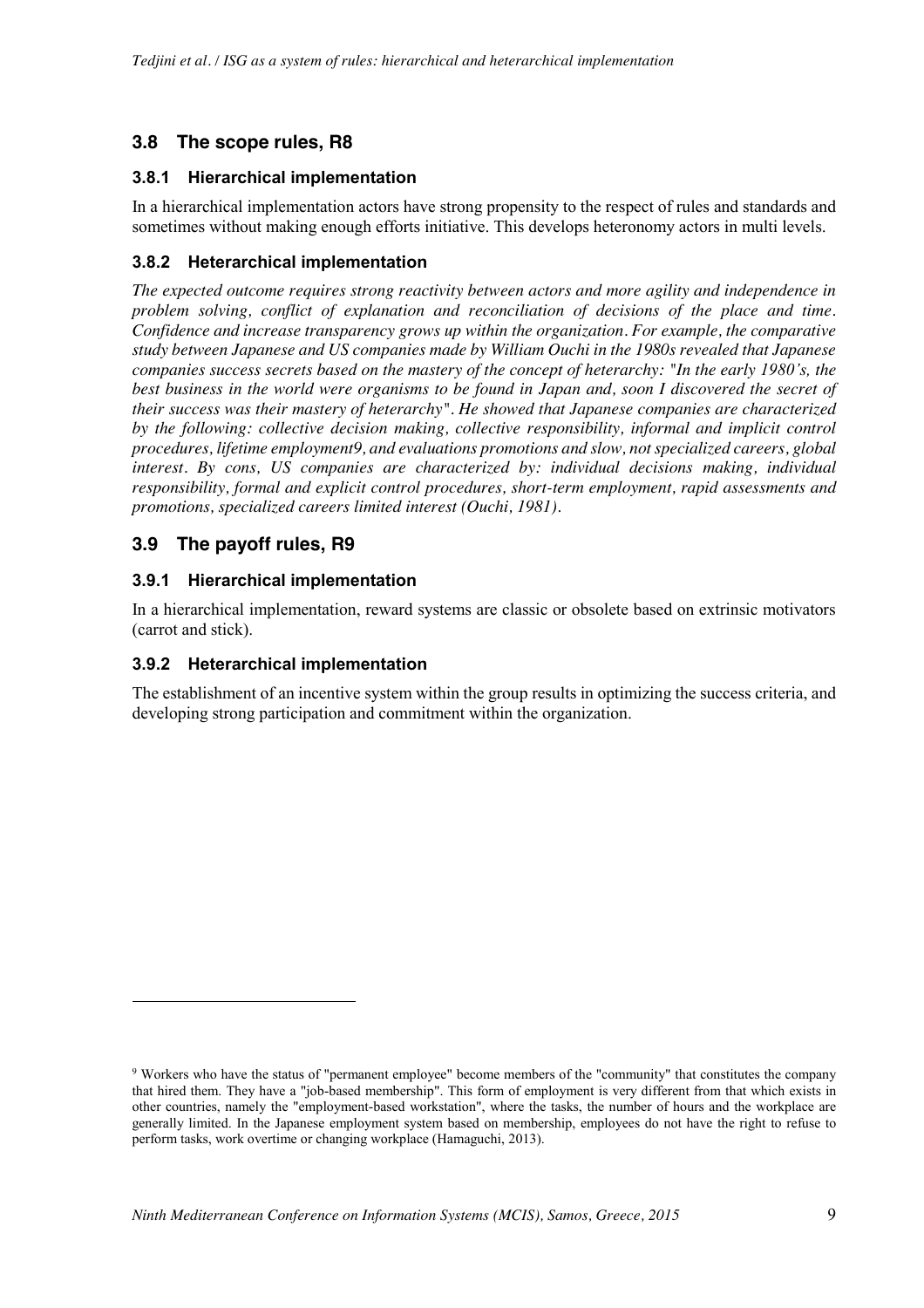| <b>The Rules</b>                | Hierarchical implementation                                                                                                                                 | Heterarchical implementation                                                                                                             |
|---------------------------------|-------------------------------------------------------------------------------------------------------------------------------------------------------------|------------------------------------------------------------------------------------------------------------------------------------------|
| position (R1)                   | Fixed roles; Static Organization<br>Chart                                                                                                                   | Egalitarian and dynamic role (roles can be redefined);<br>Action and thinking constantly on multiple levels.                             |
| Boundary<br>(R2)                | Unique access to the role;<br>Competence limited to the role.                                                                                               | Access role multiple times; targeted and variable<br>Competence; Multi level favoured.                                                   |
| authority<br>(R3)               | Dominant Authority; pyramidal<br>distribution of authority;<br>explicit and centralized control.                                                            | Collective and shared authority; dominance and<br>subordination links are reversed and redistributed; tacit<br>and distributed control.  |
| information<br>and<br>knowledge | Withholding information<br>(individualism); Centralized<br>Information and                                                                                  | Information Exchange (collective spirit); Knowledge<br>Sharing (collective spirit); Transparency and trust;<br>Strong corporate culture; |
| (R4)                            | compartmentalized; knowledge<br>retention (individualism);<br>Monopolizing Knowledge.                                                                       | Problem-solving using network knowledge.                                                                                                 |
| coordination<br>(R5)            | Coordination based on<br>directives or standards (control<br>mode); Vertical coordination<br>between superior and<br>subordinate (submission to<br>orders). | Horizontal coordination through mutual adjustment;<br>Strong relationship of interdependence between actors;<br>Focus on common good.    |
| decision (R6)                   | Personal responsibility on top;<br>Decisions is limited to a certain<br>category of actor.                                                                  | Lateral Responsibility; Delegation of responsibility<br>according to competence; Distributed Decision (several<br>multi-level centres).  |
| aggregation<br>(R7)             | Centralized Decision on top;<br>Decision is limited to a certain<br>category of actor.                                                                      | Collaborative Decision, distributed and collegial (by<br>most actors).                                                                   |
| scope $(R8)$                    | Increased heteronomy multi<br>level;<br>Efficacy.                                                                                                           | Increased empowerment at multiple levels; Strong<br>responsiveness and agility; Reconciliation of decision<br>making in place and time.  |
| payoff (R9)                     | Classical individual rewards<br>(selfishness).                                                                                                              | Collective incentive system.                                                                                                             |

*Table 1 summarizes the types of rules set out according to the two visions.*

*Table 1. Summary of the type of rules in hierarchical and heterarchical implementations*

# **4 CONCLUSION**

In this paper an Information Systems Governance has been approached as set of mechanisms and operating principles. They have been expressed as a system of rules, based on Elinor Ostrom's work. Actualized rules shape implemented governance.

The rules may be declined according to a conventional hierarchical vision of ISG, but heterarchical forms can also be introduced here or there. The first contribution is theoretical: beyond the view usually proposed by ISG repositories, IS governance can be expressed at a Meta level. It can be viewed as a political and regulatory arena, made up of rules which express a collective agreement within organizational players on how to control, to steer, to make decision, to assess the company's information system.Then, from a managerial point of view, a system of ISG rules may help CIOs ask the right questions: how to perform the exchange, collaboration, understanding of roles and responsibilities and the regulation of authority? It is a kind of handbook for CIOs who seek for more agility and decentralization within IS governance, but do not want to merely rely on emerging heterarchical forms.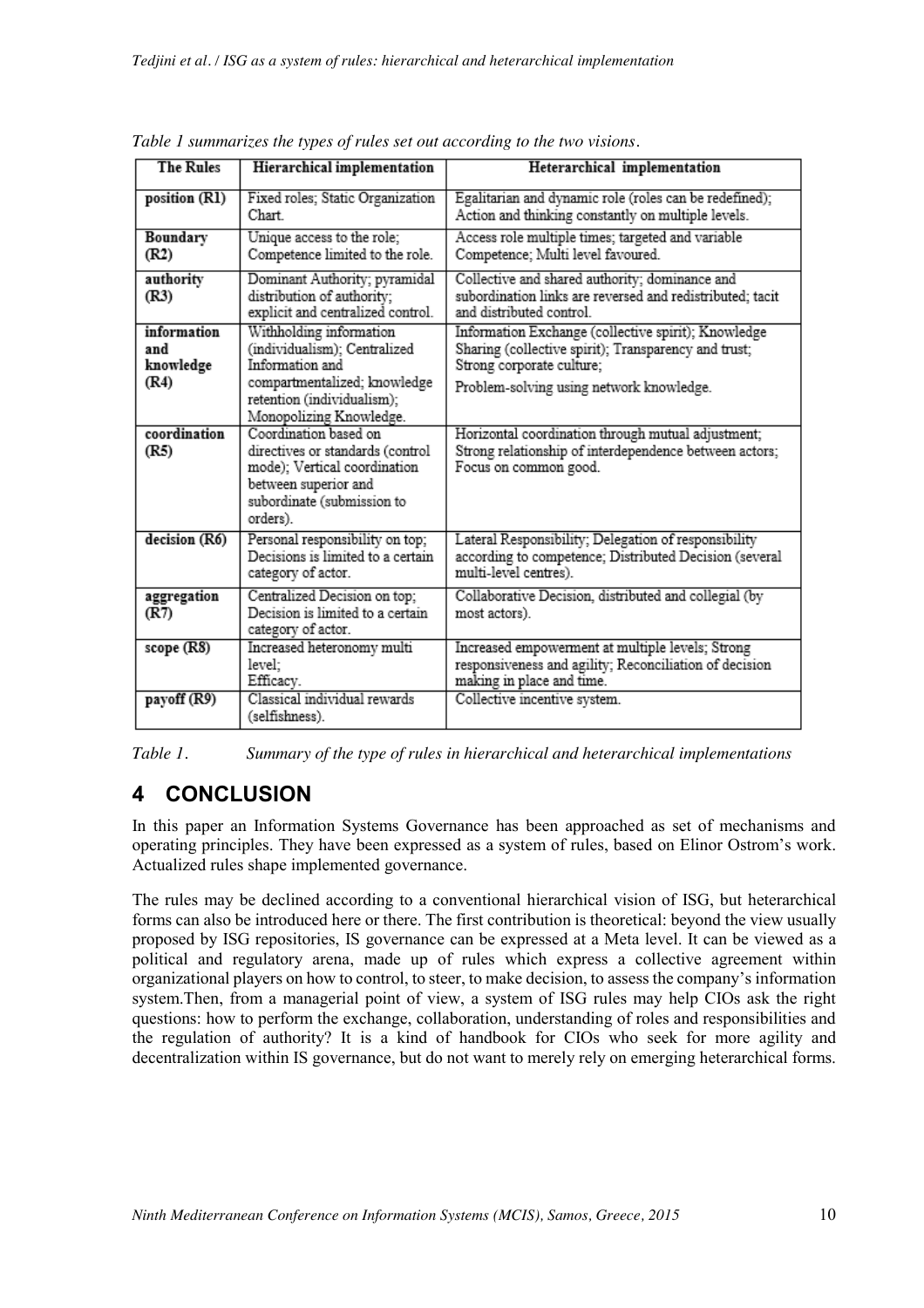A heterarchical implementation may lead to "*collective leadership*" *<sup>10</sup>* and ultimately harmonize CIOs' managerial practices. The framework helps questioning rules in use and their consistency. Lastly, at a methodological level, it provides guidance when analyzing an organization's ISG, and helps recognize some heterarchical forms. We have just started such an analysis in a large industrial company.

We have planned to extend the scope of investigation in order to consolidate types of rules, and maybe to find additional rules. Future research includes developing an auditing tool, whose functions could be to assess an organization's degree of heterarchy, to identify governance problems, and to suggest possible improvements.

# **References**

-

- Aime, F., Humphrey, S.E, DeRue, D.S, Jeffrey, B.P, (2014), "The Riddle Of Heterarchy: Power Transitions In Cross-Functional Teams". T*he Academy Of Management Journal*, Vol. 57, No 2.
- Beierle, T. C., & Cayford, J. (2002), "Democracy in Practice: Public Participation in Environmental Decisions". *Resources for the Future.*
- Briol, P. (2008), "Ingenierie Des Processus Metiers, de l'élaboration à l'éxploitation". Lulu.com.
- Cigref, (2002), Gouvernance du système d'information, problématiques et démarches.
- Cornu-Emieux, R., Poissonnier, H., Verjus, J.-P., Corniou, J.-P., Casademont, S., Tonnelé, A… Vitari, C. (2009), "Stratégie et pilotage des Systèmes d'information". Dunod.
- Crawford, S. E. S., & Ostrom, E. (2005), "A Grammar of Institutions, in E. Ostrom, Understanding Institutional Diversity". Princeton, NJ: Princeton University Press, pp. 137–174. Originally published in *American Political Science Review*, 89 (3) (1995): 582–600., 89(03), 582–600.
- Crozier, M. (1964), "Le phénomène bureaucratique". Réédition Seuil, Coll. Points 1993.
- Delstanche, P. (2014), "Vers un leadership solidaire : La sociocratie : une nouvelle dynamique pour gérer les organisations". Liège: EDI Pro 2.
- De Terssac, G. (2012), La théorie de la régulation sociale : repères introductifs. *Revue Interventions économiques*. Papers in Political Economy, (45).
- Hubert, B., De Turckheim, E., & Messéan, A. (2009), "Concevoir et construire la décision Démarches en agriculture, agroalimentaire et espace rural". Versailles: Editions Quae.
- Dupagne, D. D. (2012), "La revanche du rameur". Michel Lafon.
- Hallépée, D. (2013), "La gouvernance des systèmes d'information", Les écrivains de Fondcombe.
- Hamaguchi, K. (2013), Les problèmes spécifiques du système de l'emploi japonais.
- Hedlund, G. (1986), "The hypermodern MNC A heterarchy?" *Human Resource Management*, 25(1),  $9 - 35$ .
- Jacobson, D. D. (2009), Revisiting IT Governance in the Light of Institutional Theory. In 2014 47<sup>th</sup> *Hawaii International Conference* on System Sciences (Vol. 0, p. 1‑9). Los Alamitos, CA, USA: IEEE Computer Society.
- Michael A. West, Joanne Lyubovnikova, Regina Eckert, Jean-Louis Denis *Journal of Organizational Effectiveness*: People and Performance 2014 1:3, 240-260
- Mintzberg, H. (1983), " Structure in fives: designing effective organizations". Prentice-Hall Englewood Cliffs, NJ.

 $10$  William Ouchi showed that Japan's commitment based on democratic leadership leads to better quality, higher productivity and lower costs while making workers of different levels full partners in the business (Wilken, 2012). In other words, collective leadership will increase rather than decrease the cognitive demand placed on both leaders and team members (Michael and al., 2014). In contrast, the literature on shared leadership and self-management in work teams offers a different perspective on team functioning that suggests that hierarchical authority is not the only power structure in teams (Aime and al., 2014).